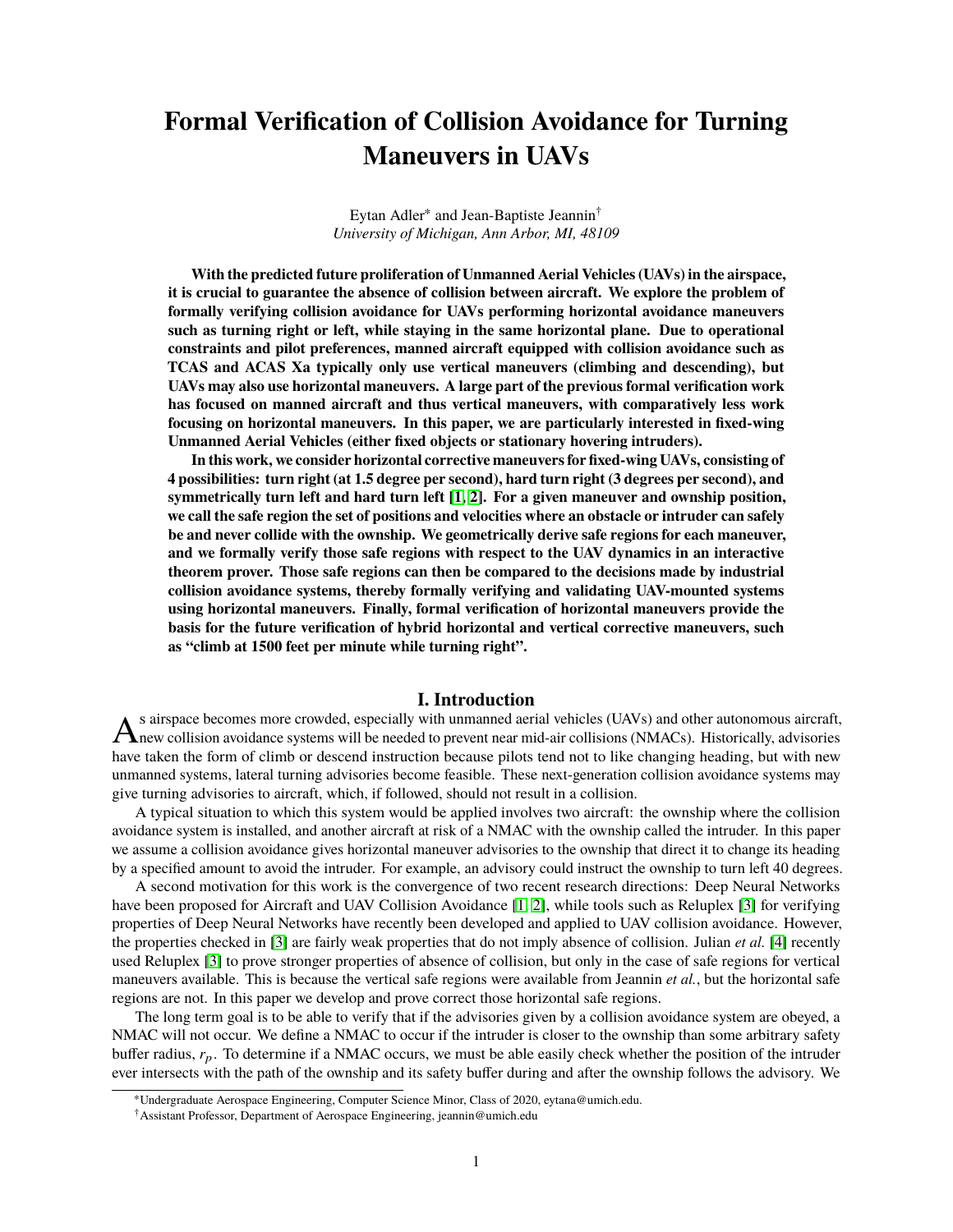call the region that is at all times outside of the ownship's safety buffer the safe region. To formally verify the collision avoidance system, we compare the safe region for a given advisory to the region that the collision avoidance system returns the same advisory.

<span id="page-1-0"></span>In this paper we derive the equations describing the trajectory and associated safe region in Sec. [II,](#page-1-0) formally verify the correctness of these equations in Sec. [III,](#page-3-0) and discuss the how this work applies to future work in Sec. [IV.](#page-4-0)

# **II. Safe Region Derivation**

To model the problem, we consider a fixed wing Unmanned Aerial Vehicle (UAV), referred to as the ownship, represented as a point with a circular safety buffer around it. The ownship's location is expressed in a Cartesian coordinate frame representing the horizontal plane. This coordinate space is broken up into two regions: the unsafe and safe regions. The unsafe region is the region over which the safety buffer will pass as the ownship follows its trajectory. The safe region is the region that never touches the safety buffer—the region that a stationary obstacle, called the intruder, can occupy. In this paper, we limited the safe region to a left turn, but adding right turn is a trivial symmetrical case. To develop the safe regions, the following simplifying assumptions are made:

- 1) The intruder is stationary.
- 2) The ownship remains at constant speed throughout all the turning maneuvers.
- 3) The ownship instantaneously transitions from one turn radius to another (infinite jerk).
- 4) The ownship begins the turn immediately after receiving the advisory.
- 5) The ownship follows a turn with a constant radius and an inner angle of less than 90 degrees.
- 6) After the ownship turns, it continues straight indefinitely.

### **A. Nomenclature**

The origin of the coordinate frame is defined to be at the center of the circle about which the the UAV turns and the x axis points to the right—out the direction of the right wing at the ownship's initial position. The other variables used to represent the geometry of the basic safe region are as follows:

- $R =$  turn radius
- $r_p$  = buffer radius
- $\theta$  = turn angle<br>  $A$  = initial posi
- $=$  initial position of ownship
- $B =$  position of ownship at end of turn
- *n* = position of ownship at arbitrary point along trajectory

#### **B. Derivation**

Following the techniques developed by Jeannin *et al.* [\[5\]](#page-6-4), we develop two different descriptions of the same safe region that make the formal verification step more straightforward. The first, the implicit derivation, describes the safe region by defining the trajectory of the ownship and saying the safe region is the area always outside of the safety buffer as it travels along the trajectory. The second, the explicit derivation, describes the safe region by explicitly defining the path of the outermost points on the safety buffer. The explicit derivation is the one that allows us to easily check whether the intruder is in a safe or unsafe region for a given advisory from the collision avoidance system.

#### *1. Implicit Region*

The safe region derivation begins with an analysis of the dynamics of the aircraft. We make the assumption that the radial acceleration, the acceleration pointing toward the center of the turn, is constant, resulting in a constant radius turn as stated above. This means the turn is represented by a circular arc.

By making the assumption that the turn begins immediately, the arc with a radius *R* begins on the x axis and continues until the ownship has turned an angle  $\theta$ . After turning an angle  $\theta$ , the ownship continues straight indefinitely. We define the equations for the trajectory of the ownship using the coordinates  $(x_n, y_n)$  since *n* defines an arbitrary point along the trajectory, written in Eq. [1.](#page-2-0)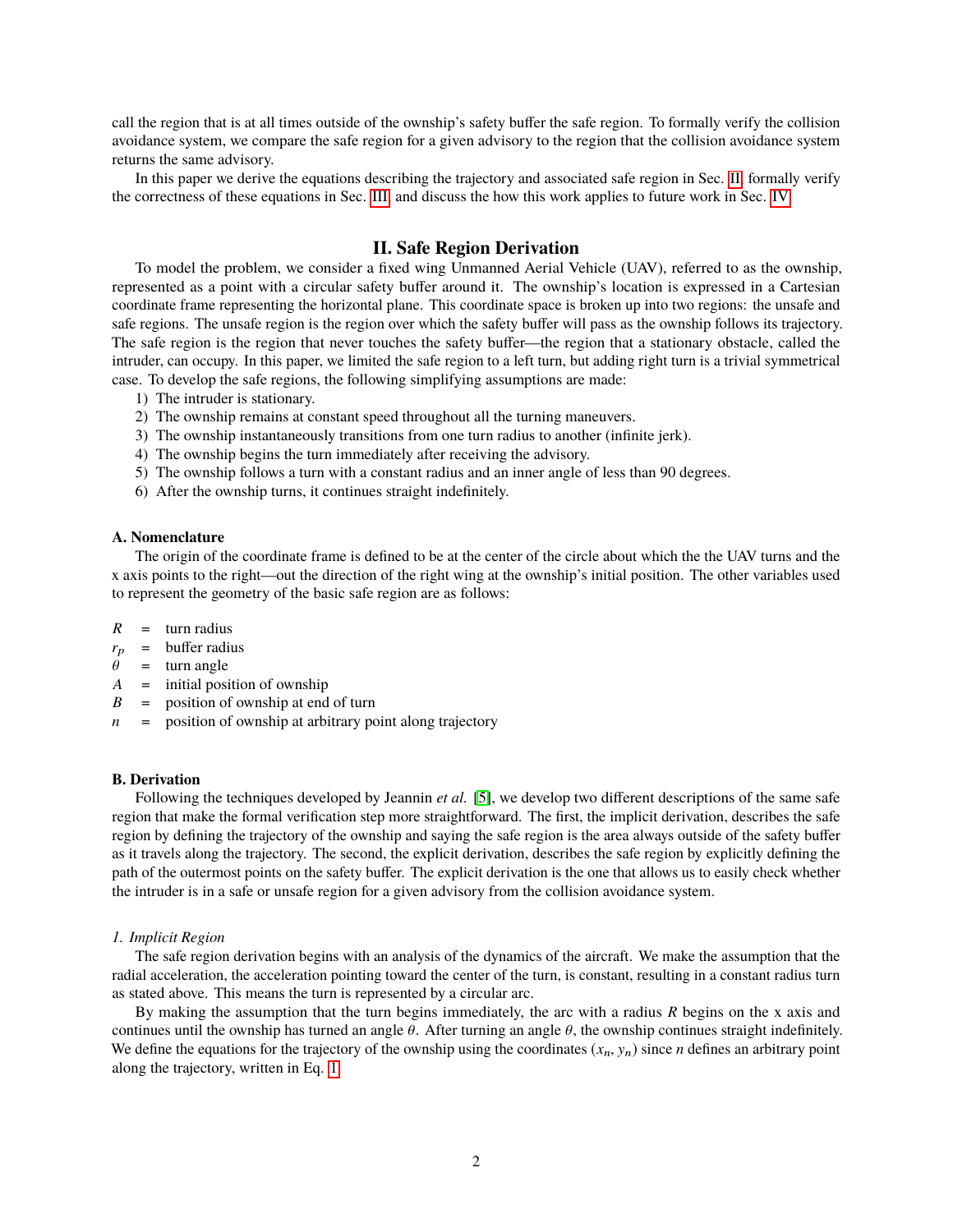

**Fig. 1 The safe region represents the path of the edges of the safety buffer around the ownship.**

<span id="page-2-0"></span>
$$
trajectory(x_n, y_n) = \begin{cases} x_n^2 + y_n^2 = R^2, & y_n < x_n \tan \theta \\ y_n = -\frac{1}{\tan \theta}(x_n - R\cos \theta) + R\sin \theta, & y_n \ge x_n \tan \theta \end{cases}
$$
(1)

To complete the derivation of the implicit region, we must enforce that the intruder is outside the safety buffer of the ownship. The safety buffer, written in Eq. [2,](#page-2-1) is a circular region in the coordinate space,  $(x, y)$ , with a radius of  $r_p$ centered at an arbitrary point along the trajectory of the ownship,  $(x_n, y_n)$ .

<span id="page-2-1"></span>
$$
buffer(x, y) \equiv (x - x_n)^2 + (y - y_n)^2 \ge r_p^2
$$
 (2)

In sum, the implicit region ensures that for every point along the trajectory, the position of the intruder  $(x_0, y_0)$  is outside the safety buffer. This is written as:

$$
L_{impl} \equiv \forall x_n, \forall y_n \Big( trajectory(x_n, y_n) \rightarrow buffer(x_o, y_o) \Big)
$$

# *2. Explicit Region*

Based on the geometric idea from the implicit region, we can describe the explicit safe region, Eq. [3,](#page-2-2) by tracking the edges of the safety buffer around the circular then linear trajectory. Below the x-axis, there will be a semicircle from the buffer at the ownship's initial position. Around the arc, the buffer will sweep across a region that can be represented by an annular sector with an outer arc bound of radius  $R + r_p$  and an inner arc bound of radius  $R - r_p$ . After the turn is completed, the buffer will travel linearly, so the safe region bounds are lines that are parallel to the trajectory offset by  $r_p$ in the direction perpendicular to the trajectory.

<span id="page-2-2"></span>
$$
safe(x, y) = \begin{cases} (x - R)^2 + y^2 > r_p^2, & y \le 0\\ \left[x^2 + y^2 < (R - r_p)^2\right] \vee \left[x^2 + y^2 > (R + r_p)^2\right], & (y \le x \tan \theta) \wedge (y > 0)\\ \left[y > \frac{-1}{\tan \theta}(x - (R + r_p) \cos \theta) + (R + r_p) \sin \theta\right] \vee\\ \left[y < \frac{-1}{\tan \theta}(x - (R - r_p) \cos \theta) + (R - r_p) \sin \theta\right], & (y > x \tan \theta) \wedge (y > 0) \end{cases} \tag{3}
$$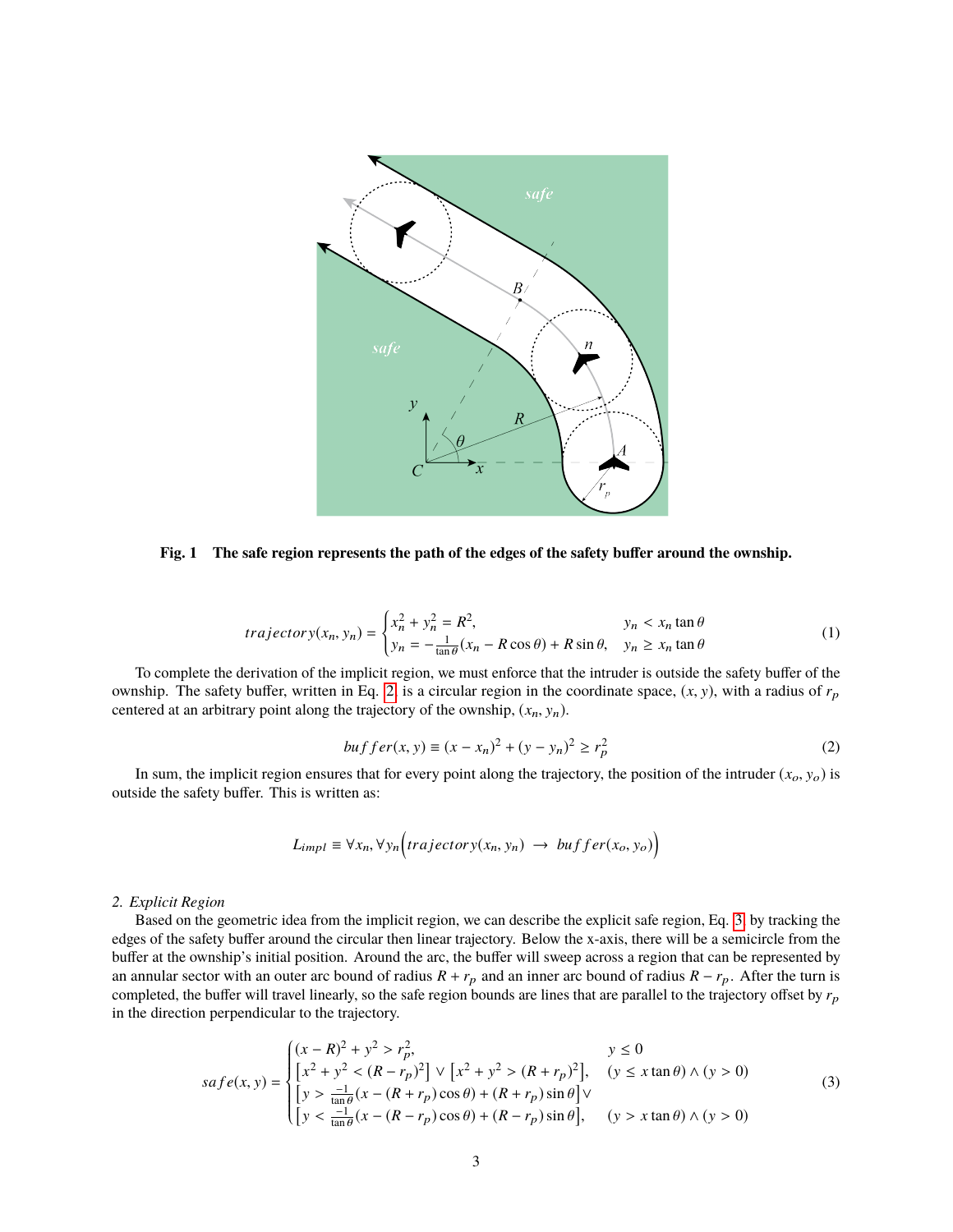## **III. Formal Verification of Safe Region**

<span id="page-3-0"></span>We express the dynamics of our system in Differential Dynamic Logic [\[6\]](#page-6-5), and formally prove the safe regions of Sec. [II](#page-1-0) in its companion theorem prover KeYmaera X [\[7\]](#page-6-6). We follow much of the same ideas as Jeannin *et al.* [\[5\]](#page-6-4), who formally proved safe regions for vertical collision avoidance maneuvers.

We formally verify the explicit safe region equations in two steps. Firstly, we prove that the implicit region matches the simple dynamics of the ownship with a safety buffer around the ownship's position. Secondly, we prove that the implicit and explicit equations describe the same region. The models and proofs for the following can be found at <http://jeannin.github.io/aviation19.zip>.

### **A. Formally Verifying the Implicit Region**

The compare the implicit region to the ownship's dynamics, we must first define the dynamics of the ownship. Next, the formulation of the proof will be described.

Some additional nomenclature must be added to what was already defined the safe region derivation section to incorporate the dynamics and conform to the capabilities of the theorem prover. Some notable variables are restated from earlier for clarity.

| $\mathcal V$             |     | $=$ constant velocity of the ownship                                                              |
|--------------------------|-----|---------------------------------------------------------------------------------------------------|
| $S_{\theta}, C_{\theta}$ |     | = sine and cosine, respectively, of the final turn angle                                          |
| $(x_o, y_o)$             |     | = position of the stationary obstacle or intruder                                                 |
| (x, y)                   |     | = position of the ownship used in the dynamics                                                    |
| $(x_n, y_n)$             |     | = future positions of the ownship following a given advisory                                      |
| S, C                     |     | = sine and cosine, respectively, of the current angle around the turn used in the dynamics        |
| $S_n, C_n$               |     | = sine and cosine, respectively, of the current angle around the turn used in the implicit region |
| $\mathfrak{t}$           | $=$ | current time used in the dynamics, held at zero during the turn and evolves normally after        |
| $t_n$                    |     | = time used in the implicit region, held at zero during the turn and evolves normally after       |
|                          |     |                                                                                                   |

To begin the proof, we first describe the implicit region formally. This is done as follows:

$$
L_{impl} \equiv \forall t_n, \forall x_n, \forall y_n, \forall s_n, \forall c_n \Bigg\{
$$
  
\n
$$
\left( (t_n = 0 \land c_n \ge c_\theta \land s_n \ge 0 \land s_n^2 = 1 - c_n^2 \land x_n = Rc_n \land y_n = Rs_n) \right\}
$$
  
\n
$$
\lor (t_n \ge 0 \land c_n = c_\theta \land s_n \ge 0 \land s_n^2 = 1 - c_n^2 \land x_n = Rc_n - vt_n s_n \land y_n = Rs_n + vt_n c_n) \right)
$$
  
\n
$$
\rightarrow \left( (x_n - x_o)^2 + (y_n - y_o)^2 \ge r_p^2 \right) \Bigg\}
$$

The strategy now becomes to derive the dynamics and prove that, given some bounds on the constants and initial conditions,  $L_{impl} \rightarrow dynamics$ . To derive the dynamics, two cases are considered: the circular turning case and the linear case.

For the turning case, we must update *s* and *c* since we avoid sines and cosines in KeYmaera X. Using chain rule, the derivative of sin  $\theta$  is  $\dot{\theta}$  cos  $\theta$  where  $\dot{\theta} = \frac{v}{R}$  using the basic angular velocity equation. By the same idea, cos  $\theta = -\sin \theta \frac{v}{R}$ .<br>With the calculated s and c, we can define  $\dot{x} = -v \dot{x}$  and  $\dot{y} = v c$ . With the calculated *s* and *c*, we can define  $\dot{x} = -v \sin{\phi} \dot{y} = v c$ . The *s* and *c* are flipped from where they would intuitively go because the trajectory of the ownship is perpendicular to the vector with which  $\theta$  is defined. Just like in the implicit region, the time is constrained to  $t = 0$  and the condition  $c \geq c_{\theta}$  is added to determine when to use the dynamics from the turning case versus the linear case's dynamics.

For the linear case, time now evolves as  $\dot{t} = 1$ . The sine and cosine parameters no longer evolve as the angle of the trajectory is held constant. The dynamics for  $\dot{x}$  and  $\dot{y}$  remain the same.

Finally, we must define the constraints on the constants and initial conditions at which to begin the evolution of the dynamics. The turn angle is confined to be less than or equal to 90 degrees via  $c_{\theta} \ge 0 \land c_{\theta} < 1$ . The initial condition on  $(x, y)$  is set to its initial position as shown in the figure at  $(R, 0)$  and the associated sine and cosine of the position are set,  $s = 0$ ,  $c = 1$ .

At this point, we can write the full model used to formally verify the implicit region as: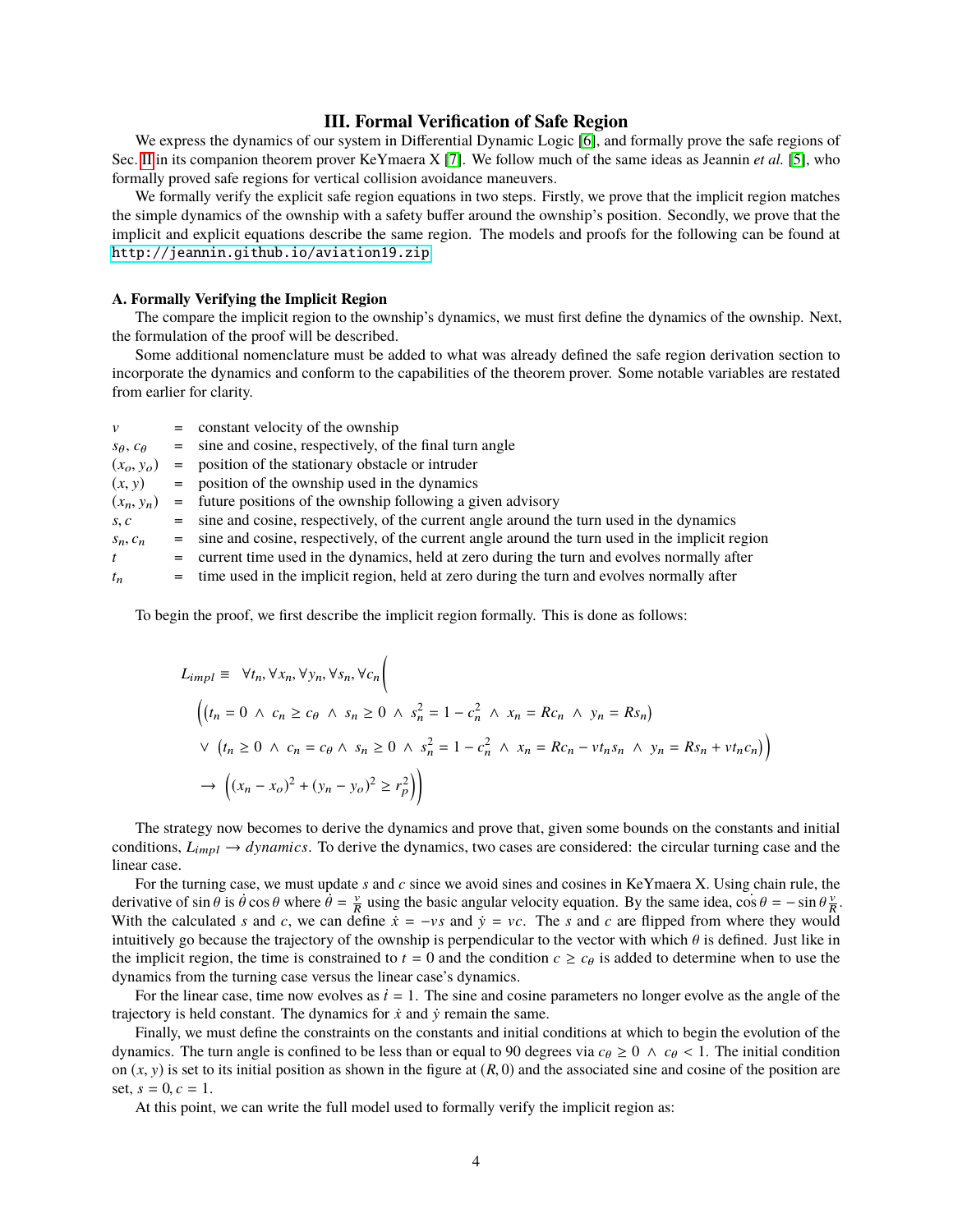$$
(R > 0 \land r_p \ge 0 \land v > 0 \land c_{\theta} \ge 0 \land c_{\theta} < 1 \land x = R \land y = 0 \land s = 0 \land c = 1 \land t = 0) \land
$$
\n
$$
L_{impl} \rightarrow \left[ \left( \left( \dot{s} = c \frac{v}{R}, \ \dot{c} = -s \frac{v}{R}, \ \dot{x} = -vs, \ \dot{y} = vc \ \& \ t = 0 \land c \ge c_{\theta} \right) \right) \right] \left( (x_n - x_o)^2 + (y_n - y_o)^2 \ge r_p^2 \right)
$$
\n
$$
\cup \left( \dot{t} = 1, \ \dot{x} = -vs, \ \dot{y} = vc \ \& \ c = c_{\theta} \right) \right]^* \left[ \left( (x_n - x_o)^2 + (y_n - y_o)^2 \ge r_p^2 \right) \right]
$$

This model was successfully proven in KeYmaera X.

#### **B. Formally Verifying the Explicit Region**

The explicit formulation of the safe region is written as follows:

 $case_1 \equiv y_o \leq 0$ *bound*<sub>1</sub>  $\equiv (x_o - R)^2 + y_o^2 > r_p^2$ 

 $case_2 \equiv y_o \le x \frac{s_{\theta}}{c_{\theta}} \land y_o > 0$ *c*θ  $bound_2 \equiv x_o^2 + y_o^2 < (R - r_p)^2 \lor x_o^2 + y_o^2 > (R + r_p)^2$ 

$$
case_3 \equiv y_o > x_o \frac{s_{\theta}}{c_{\theta}} \land y_o > 0
$$
  
bound<sub>3</sub>  $\equiv y_o > -\frac{c_{\theta}}{s_{\theta}} (x_o - (R + r_p)c_{\theta}) + (R + r_p)s_{\theta}$   
 $\lor y_o < -\frac{c_{\theta}}{s_{\theta}} (x_o - (R - r_p)c_{\theta}) + (R - r_p)s_{\theta}$ 

 $L_{expl} \equiv (\wedge_{i=1}^3(case_i \rightarrow bound_i))$ 

As before, we impose constraints on the constants. Now that  $s_{\theta}$  and  $c_{\theta}$  are added the relationship  $s_{\theta}^2 + c_{\theta}^2 = 1$  must<br>produced. Butting averathing together we must show that the constraints on the constants θ θ be introduced. Putting everything together, we must show that the constraints on the constants imply that the implicit formulation and explicit formulation are equivalent. This is written as follows:

$$
(R > 0 \land r_p \ge 0 \land r_p < R \land v > 0 \land c_\theta > 0 \land c_\theta < 1
$$
\n
$$
\land s_\theta < 1 \land s_\theta > 0 \land s_\theta^2 + c_\theta^2 = 1) \rightarrow
$$
\n
$$
L_{impl} \longleftrightarrow L_{expl}
$$

<span id="page-4-0"></span>The proof of this model is done geometrically, and a formal proof in KeYmaera X is in progress at the time of writing of this paper.

# **IV. Discussion**

The safe region described in this paper provides an excellent place to begin to understand how to represent turning maneuvers in a horizontal plane. The equations also provide explicit, formally verified equations that describe the trajectory and surrounding path of the buffer.

Although the safe region offers an intuitive starting point, it lacks a few more advanced capabilities that should be addressed by a more nuanced model. The most notable limitation is that the collision avoidance systems of interest, specifically ACAS Xu, give turn rate advisories and no absolute angle that defines when the turn is complete. ACAS Xu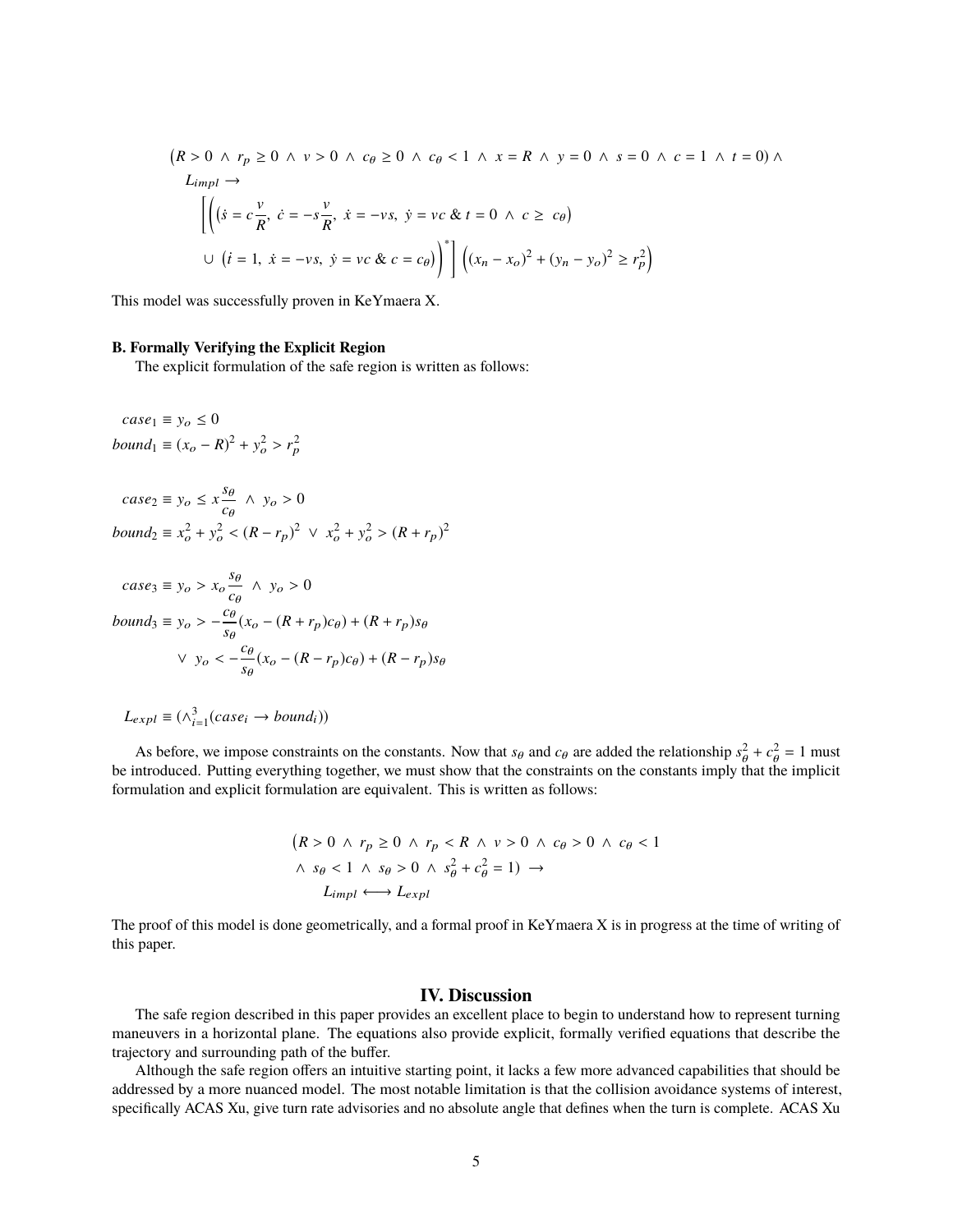is a next-generation collision avoidance system in development that is designed for UAVs and gives horizontal maneuver advisories [\[1,](#page-6-0) [2\]](#page-6-1). ACAS Xu would give an advisory in the form "turn left at 1.5 degrees per second" as opposed to "turn left 30 degrees" or "turn left at 1.5 degrees per second until heading has changed by 30 degrees." The basic safe region derived in this section does not handle this well because an inner angle,  $\theta$ , must be explicitly defined to construct the equations.

The second limitation is that the delay and imperfections of the pilot or autopilot are not taken into account. The basic safe region assumes the turn is begun immediately when the advisory is received. It also makes the assumption that the path of the circular arc and then linear trajectory are followed exactly.

Given these limitations, we intend to fully develop and formally verify a refined version of this safe region called the safeable region, based off of work done to formally verify ACAS X for vertical advisories [\[8\]](#page-6-7). The safeable region describes where, if a stationary intruder is located, a collision with the intruder is avoidable. The safeable region provides a solution to the basic safe region's major limitation: the difference between how the safe region is defined and the form of the collision avoidance system's advisories. By the way the safeable region is defined, it also solves the second limitation of the basic safe region that assumed the pilot/autopilot responded immediately and perfectly followed the trajectory.

The safeable region can be thought of as having two distinct regions: the initial delay period and the time after action is taken based on the advisory.



**Fig. 2 The safeable region solves the big problems of the safe region.**

The initial delay period is the region where the ownship is continuing on with its trajectory from before it received the advisory and continues until action regarding the advisory is taken. This region has an inner and outer radius to account for the ownship not following a perfectly circular trajectory, putting a bounded uncertainty on the ownship's location.

The time after action has been taken is represented by turning at the maximum possible rate in either direction. If the ownship was on the outside path, it would turn harder to a turn that is as sharp as possible. If the ownship was on the inside path, it would turn as sharp as it can in the opposite direction. This is meant to represent the limits of what can be avoided from the worst possible uncertainty case. This safeable region describes the possible locations of an intruder that avoid a NMAC if an imperfect pilot or autopilot makes a sharp turn after given time to respond to the advisory and would allow for a more realistic formal verification of ACAS Xu.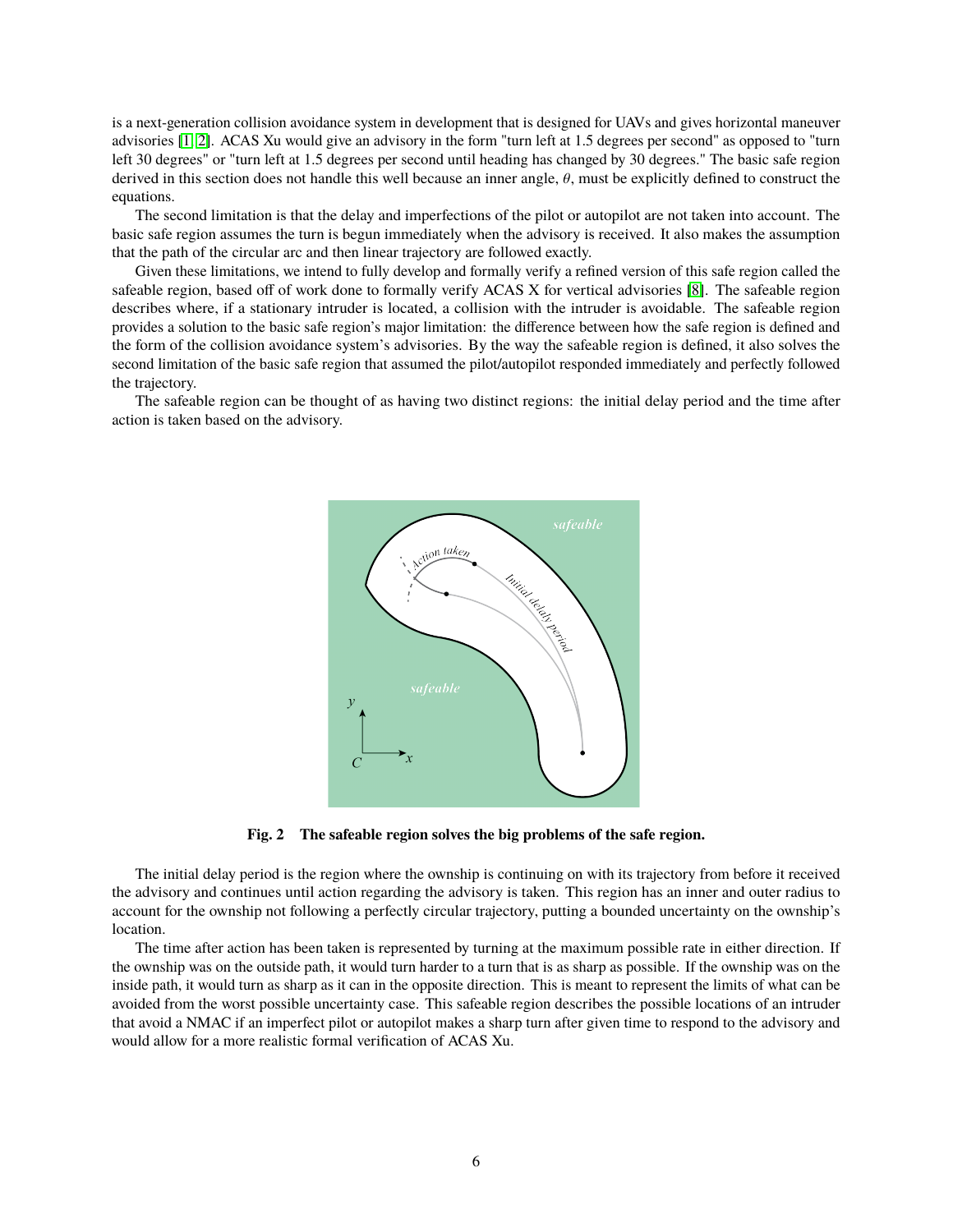# **V. Related Work**

Jeannin *et al.* develop similar safe regions designed for vertical ACAS X advisories [\[5\]](#page-6-4). Their paper models a moving intruder as opposed to the stationary intruder modeled in this paper.

Horizontal maneuvers for collision avoidance are also applied to hybrid systems in work by Tomlin *et al.* [\[9\]](#page-6-8), Platzer and Clarke [\[10\]](#page-7-0), Loos *et al.* [\[11\]](#page-7-1) and Ghorbal *et al.* [\[12\]](#page-7-2). Dowek *et al.* [\[13\]](#page-7-3) and Galdino *et al.* [\[14\]](#page-7-4) developed a collision avoidance system called KB3D [\[15\]](#page-7-5) and verified their work using PVS, another theorem prover.

Fulton and Platzer go into detail about the logic behind Differential Dynamic Logic and explicit representations of proofs in their paper [\[16\]](#page-7-6).

Narkawicz *et al.* describe a different method using kinematic-based horizontal maneuvers to model close-proximity encounters to avoid NMACs where the instantaneous maneuver assumption cannot be made [\[17\]](#page-7-7).

Muñoz *et al.* developed a criteria standard to resolve conflicts that differs from distributed systems in that the two aircraft involved do not necessarily need to execute the same conflict resolution algorithm [\[18\]](#page-7-8). Their work, guaranteed through formal verification in PVS, allows one or both aircraft to maneuver. Narkawicz *et al.* go into more detail to analytically define safety buffers in both lateral and temporal dimensions [\[19\]](#page-7-9).

Lin and Saripalli propose a different method of avoiding UAV collisions by using a rapidly-exploring random tree to explore possible paths and suggest the shortest path with no collision [\[20\]](#page-7-10). Their method was not formally verified, only experimentally validated with simulated and actual flight testing.

More details about KeYmaera X, the theorem prover used for the work in this paper, can be found in its paper authored by Fulton *et al.* [\[7\]](#page-6-6) and Platzer's book [\[6\]](#page-6-5).

## **Acknowledgments**

The safe region and its associated formal proof, done in KeYmaera X, are supported and based off work by Abhishek *et al.* [\[21\]](#page-7-11). The safe region and proof method is heavily influenced by Jeannin *et al.* [\[5,](#page-6-4) [8\]](#page-6-7).

## **References**

- <span id="page-6-0"></span>[1] Julian, K., Lopez, J., S. Brush, J., Owen, M., and Kochenderfer, M., "Policy compression for aircraft collision avoidance systems," 2016, pp. 1–10. doi:10.1109/DASC.2016.7778091.
- <span id="page-6-1"></span>[2] Julian, K. D., Kochenderfer, M. J., and Owen, M. P., "Deep neural network compression for aircraft collision avoidance systems," *Journal of Guidance, Control, and Dynamics*, Vol. 42, No. 3, 2019, pp. 598–608. doi:10.2514/1.G003724, URL <https://arxiv.org/abs/1810.04240>.
- <span id="page-6-2"></span>[3] Katz, G., Barrett, C., Dill, D. L., Julian, K., and Kochenderfer, M. J., "Reluplex: An efficient SMT solver for verifying deep neural networks," *International Conference on Computer Aided Verification*, Springer, 2017, pp. 97–117.
- <span id="page-6-3"></span>[4] Julian, K. D., Sharma, S., Jeannin, J.-B., and Kochenderfer, M. J., "Verifying aircraft collision avoidance neural networks through linear approximations of safe regions," *AIAA Spring Symposium*, 2019. URL <https://arxiv.org/abs/1903.00762>.
- <span id="page-6-4"></span>[5] Jeannin, J.-B., Ghorbal, K., Kouskoulas, Y., Gardner, R., Schmidt, A., Zawadzki, E., and Platzer, A., "A Formally Verified Hybrid System for the Next-Generation Airborne Collision Avoidance System," *Tools and Algorithms for the Construction and Analysis of Systems*, edited by C. Baier and C. Tinelli, Springer Berlin Heidelberg, Berlin, Heidelberg, 2015, pp. 21–36.
- <span id="page-6-5"></span>[6] Platzer, A., *Logical Foundations of Cyber-Physical Systems*, Springer International Publishing, 2018. doi:10.1007/978-3-319- 63588-0.
- <span id="page-6-6"></span>[7] Fulton, N., Mitsch, S., Quesel, J.-D., Völp, M., and Platzer, A., "KeYmaera X: An Axiomatic Tactical Theorem Prover for Hybrid Systems," *CADE*, LNCS, Vol. 9195, edited by A. P. Felty and A. Middeldorp, Springer, 2015, pp. 527–538. doi:10.1007/978-3-319-21401-6\_36.
- <span id="page-6-7"></span>[8] Jeannin, J.-B., Ghorbal, K., Kouskoulas, Y., Schmidt, A., Gardner, R., Mitsch, S., and Platzer, A., "A formally verified hybrid system for safe advisories in the next-generation airborne collision avoidance system," *International Journal on Software Tools for Technology Transfer*, Vol. 19, No. 6, 2017, pp. 717–741. doi:10.1007/s10009-016-0434-1, URL <https://doi.org/10.1007/s10009-016-0434-1>.
- <span id="page-6-8"></span>[9] Tomlin, C., Pappas, G. J., and Sastry, S., "Conflict resolution for air traffic management: a study in multiagent hybrid systems," *IEEE Transactions on Automatic Control*, Vol. 43, No. 4, 1998, pp. 509–521. doi:10.1109/9.664154.